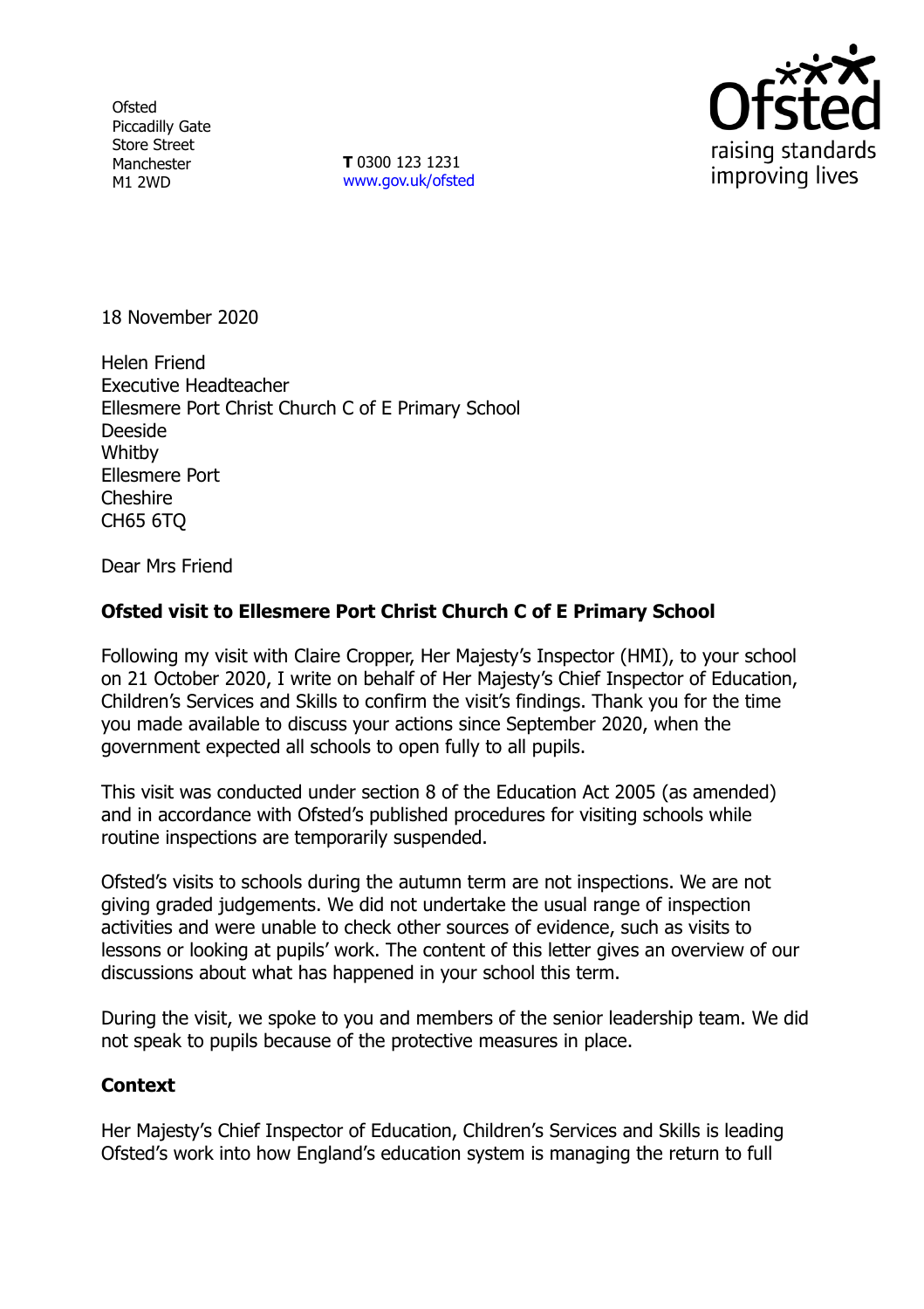

education for pupils, following an extended break in formal schooling due to the COVID-19 (coronavirus) pandemic.

In undertaking this focused work, HMI are visiting a broad range of schools. HMI will visit a sample of:

- approximately 1,200 schools across all Ofsted grades (outstanding, good, requires improvement and inadequate)
- maintained schools, academies and free schools, special schools and centres of alternative provision, including those in cities, and coastal, town or rural communities.

The information from this visit will feed into Ofsted's national reporting so that the insights can be shared with the government and the education sector. We did not find any significant concerns during the visit. In such a case, an inspection report would be published on our website and available to parents and carers.

We did not consider your response to COVID-19 during the spring and summer terms 2020, when the school was not open to all pupils.

## **From this visit, inspectors noted that:**

- The school reopened its doors to all pupils on 2 September 2020. Leaders expect all pupils to attend full time.
- Pupils' attendance is similar to what it was at this time last year. Currently, the Year 4 'bubble' is isolating.
- Teachers have identified pupils' new starting points in reading and phonics. They have found that most pupils are not too far behind where they would expect in their reading. Pupils in Years 1 and 2 have forgotten some of the sounds and letters that they had previously learned prior to March 2020. Extra support has been put in place to help these pupils catch up.
- In mathematics, you have found that, since March 2020, some younger pupils have forgotten how to form numbers correctly. Older pupils are now less confident in solving mathematical problems. Teachers have adapted the mathematics curriculum to help pupils regain this lost knowledge.
- **Pupils are studying all other subjects in the primary curriculum. Checks are** being made to identify what pupils have remembered or forgotten in subjects other than English and mathematics. Teachers are adapting their curriculum plans in subjects such as science, history and geography to cover what pupils have missed in the summer term 2020. You are aiming to return all pupils to the usual curriculum by the summer term 2021.